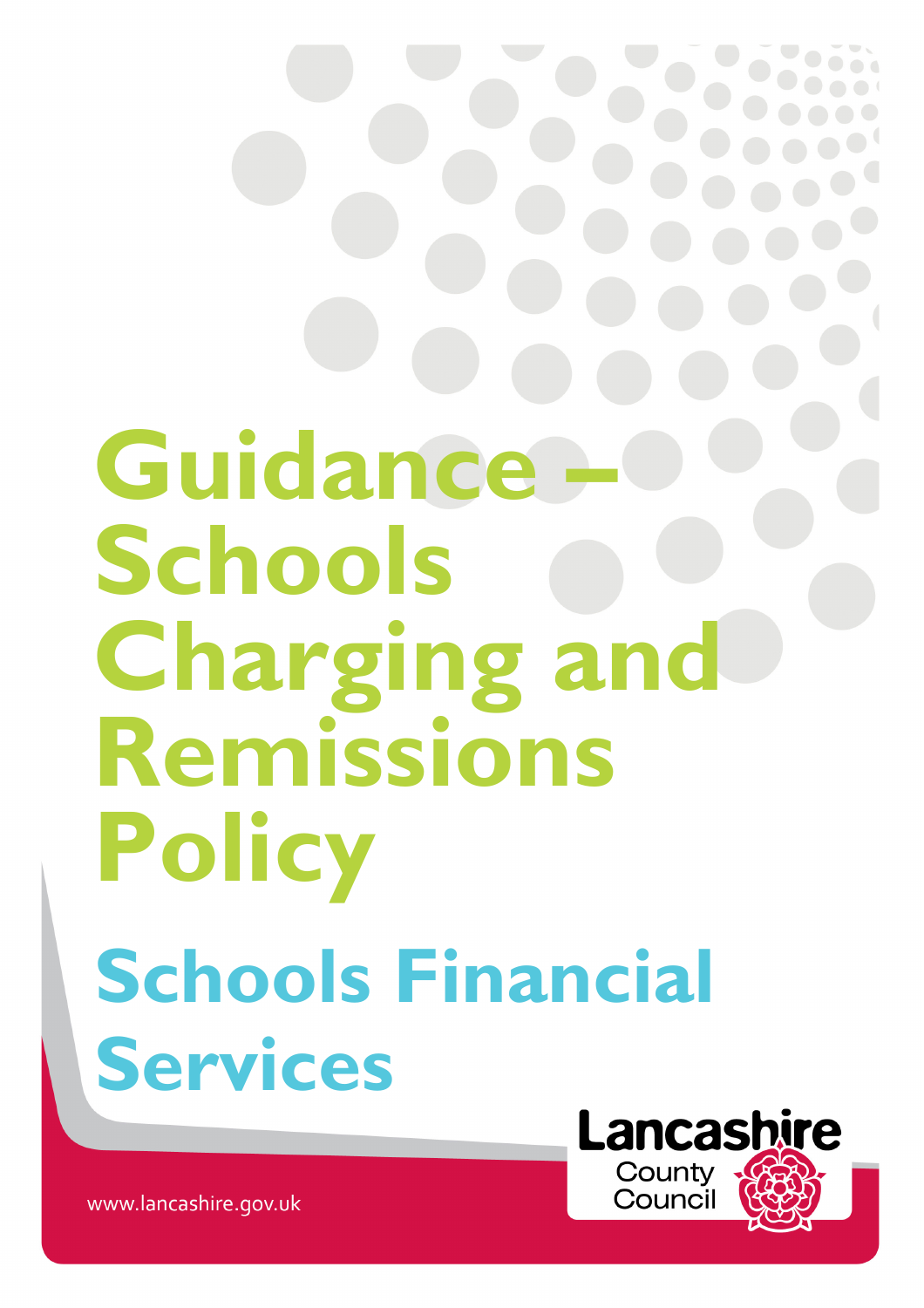# **INTRODUCTION**

- Each Governing Body must establish and keep under review a charging and remissions policy that complies with statutory requirements and has regard to the Authority's policy statements on charging.
- No charges apply unless the governing body of the school or local authority has drawn up a charging policy giving details of the optional extras or board and lodging that they intend to charge for, and a remissions policy.
- A draft charging policy for schools is suggested in Appendix A, schools can adapt this to their own circumstances within any statutory requirements.

## **REGULATORY FRAMEWORK**

- Sections 449-462 of the Education Act 1996 sets out the law on charging for school activities in schools maintained by local authorities in England.
- Academies are also required through their funding agreement to comply with the law on charging for school activities.
- There are also charging regulations for music tuition during the school day. (The Charges for Music Tuition (England) Regulations 2007) which came into force from 1 September 2007. Appendix B indicates specific guidance on these charging regulations.

# **KEY POINTS**

- School governing bodies and local authorities, subject to the limited exceptions referred to in this advice, cannot charge for education provided during school hours (including the supply of any materials, books, instruments or other equipment).
- Schools must ensure that they inform parents on low incomes and in receipt of defined benefits of the support available to them when being asked for contributions towards the cost of school visits.

# **LINKS TO GOVERNMENT GUIDANCE: -**

- [Charging for school activities \(publishing.service.gov.uk\)](https://assets.publishing.service.gov.uk/government/uploads/system/uploads/attachment_data/file/706830/Charging_for_school_activities.pdf)
- **[https://www.legislation.gov.uk/uksi/2007/2239/pdfs/uksiem\\_20072239\\_en.pdf](https://www.legislation.gov.uk/uksi/2007/2239/pdfs/uksiem_20072239_en.pdf)**
- The [Education \(Charges for Early Years Provision\) Regulations 2012 \(legislation.gov.uk\)](https://www.legislation.gov.uk/uksi/2012/962/regulation/2/made#f00003)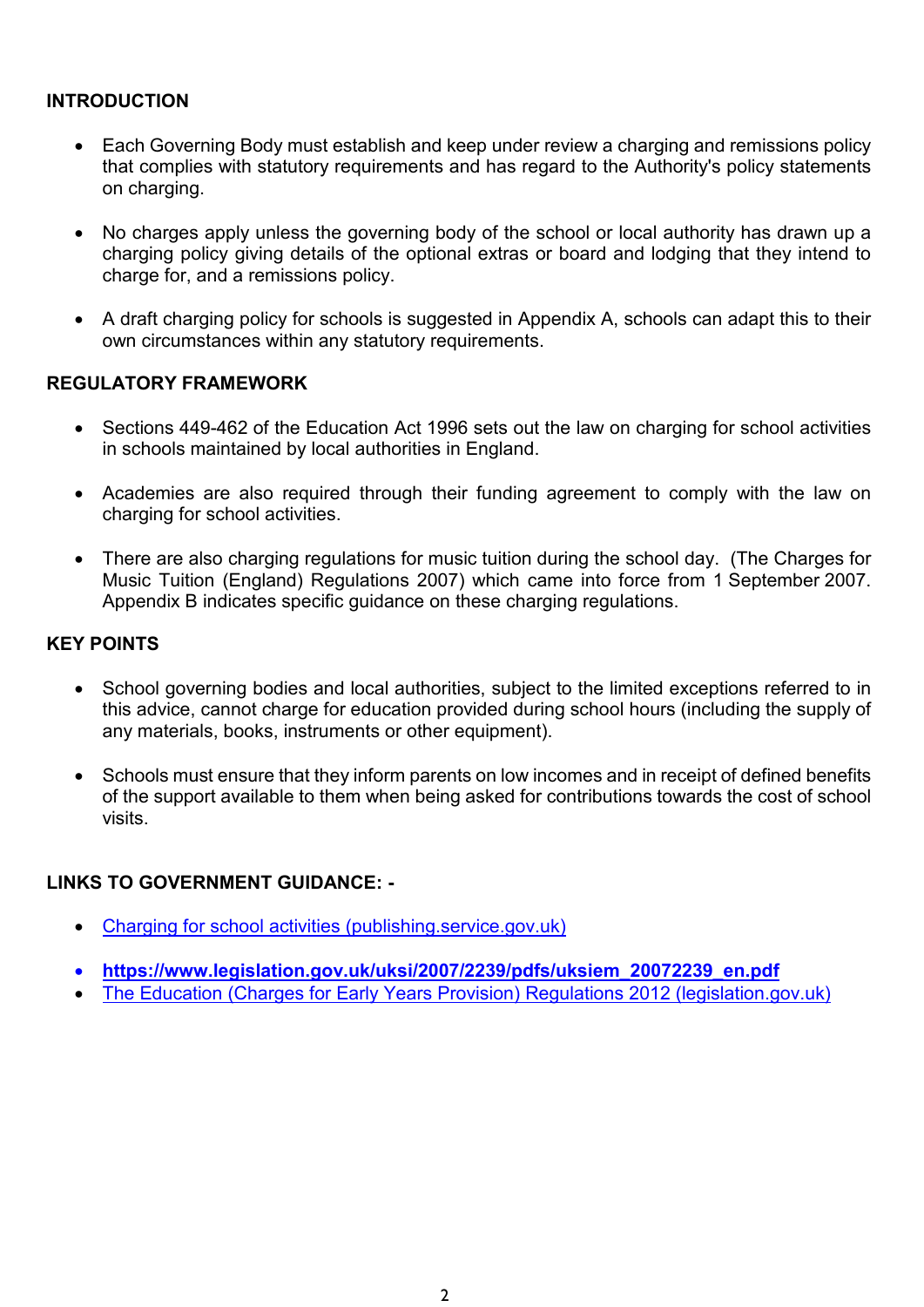# **Schools cannot charge for the following activities:**

- Education provided wholly or mostly during school hours. This includes the supply of any materials, books, instruments, other equipment and also transport provided in school hours to carry pupils between the school and an activity;
- Education provided outside school hours if it is part of the National Curriculum, or part of a syllabus for a prescribed public examination which the pupil is being prepared for at the school, or part of religious education;
- Instrumental and vocal music tuition for pupils learning individually or in groups, unless the tuition is provided at the request of the pupil's parent / carer.
- Entry for a prescribed public examination if the pupil has been prepared for it at the school
- Examination re-sit(s) if the pupil is being prepared for the re-sit at the school (note: if a pupil fails, without good reason, to meet any examination requirement for a syllabus, the fee can be recovered from the pupil's parents)

## **The school may recover the full costs of the following activities but charges may not exceed actual cost:**

- Any materials, books, instruments, or equipment, where the child's parent wishes him/her to own them;
- Optional extras (see below);
- Music and vocal tuition, in limited circumstances (see above);
- Certain early years provision (see the Education (Charges for Early Years Provision) Regulations 2012);
- Community facilities. (See S27 Education Act 2002).

# **Optional Extras**

Charges can charge for some activities, often referred to as 'optional extras'. This includes:

- Education provided outside of school time that is not:
	- part of the national curriculum;
	- part of a syllabus for a prescribed public examination that the pupil is being prepared for at the school;
	- part of religious education.
- Examination entry fee(s) if the registered pupil has not been prepared for the examination(s) at the school;
- Transport (other than transport that is required to take the pupil to school or to other premises where the local authority/governing body have arranged for the pupil to be provided with education);
- Board and lodging for a pupil on a residential visit (subject to remission arrangements);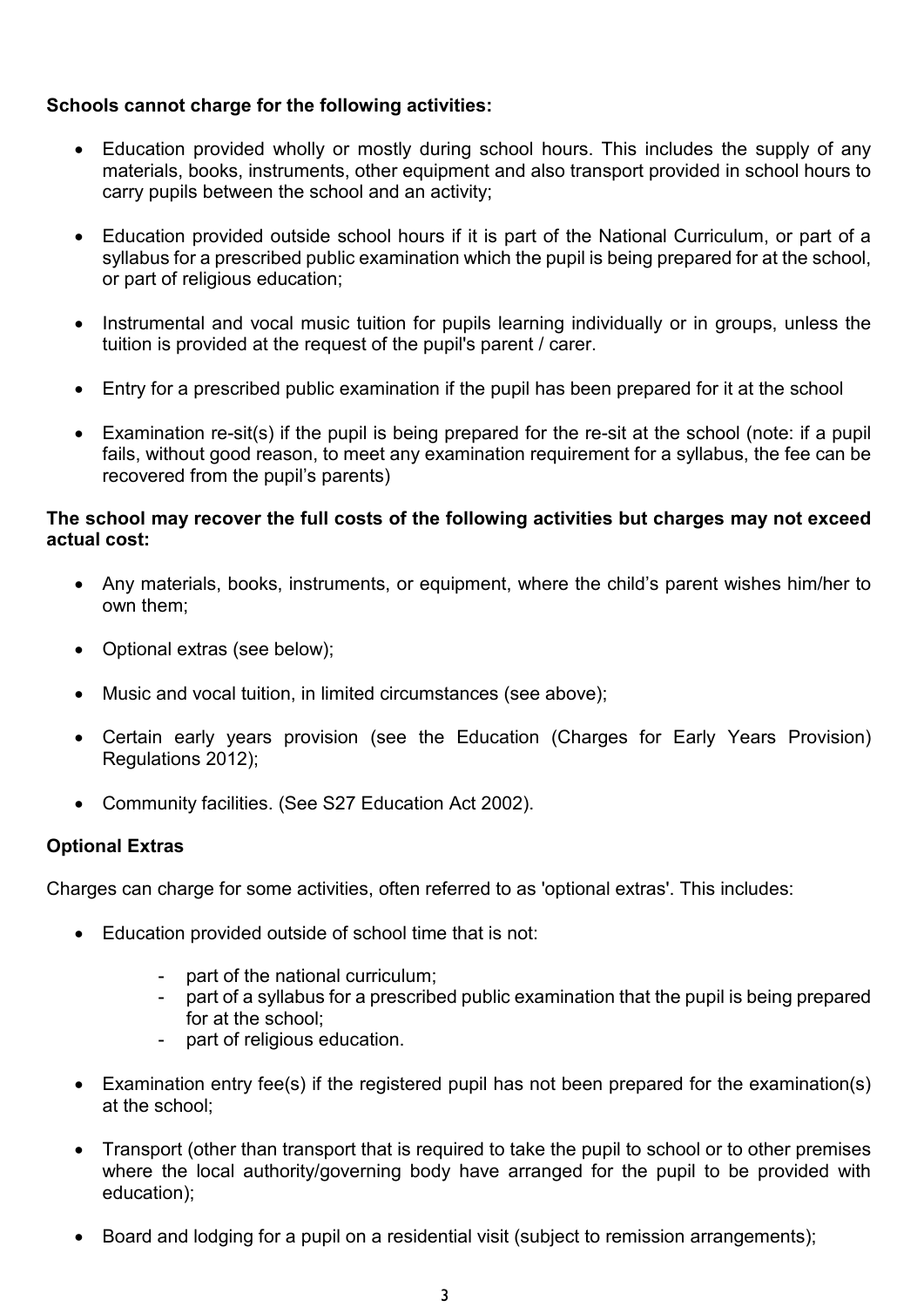• Extended day services offered to pupils (for example breakfast clubs, after school clubs, tea and supervised homework sessions).

#### **Can we ask for voluntary contributions from parents to activities where we have no power to charge?**

Nothing in legislation prevents a school governing body from asking for voluntary contributions for the benefit of the school or any school activities. However, any requests for voluntary contributions are subject to the following conditions:

- Any children of parents who do not wish to contribute will not be treated any differently;
- Where there are insufficient contributions to make the activity viable then the activity will be cancelled. This should be made clear to parents from the outset.

All requests to parents for voluntary contributions must make it quite clear that the contributions would be voluntary and that there is no obligation to contribute.

## **Can we charge for educational visits?**

Schools **cannot** charge for the following:

- Education provided on any visit that takes place during school hours;
- Education provided on any visit that takes place outside school hours if it is part of the national curriculum, or part of a syllabus for a prescribed public examination that the pupil is being prepared for at the school, or part of religious education;
- Supply teachers to cover for those teachers who are absent from school accompanying pupils on an educational visit.

Schools **can** charge for board and lodging and the charge must not exceed the actual cost.

When a school informs parents about a forthcoming visit, they should make it clear that parents receiving specified benefits, usually equating to pupils being eligible for free school meals (due to the receipt of specified benefits, not through the introduction of universal infant FSM) will not be charged for board and lodging.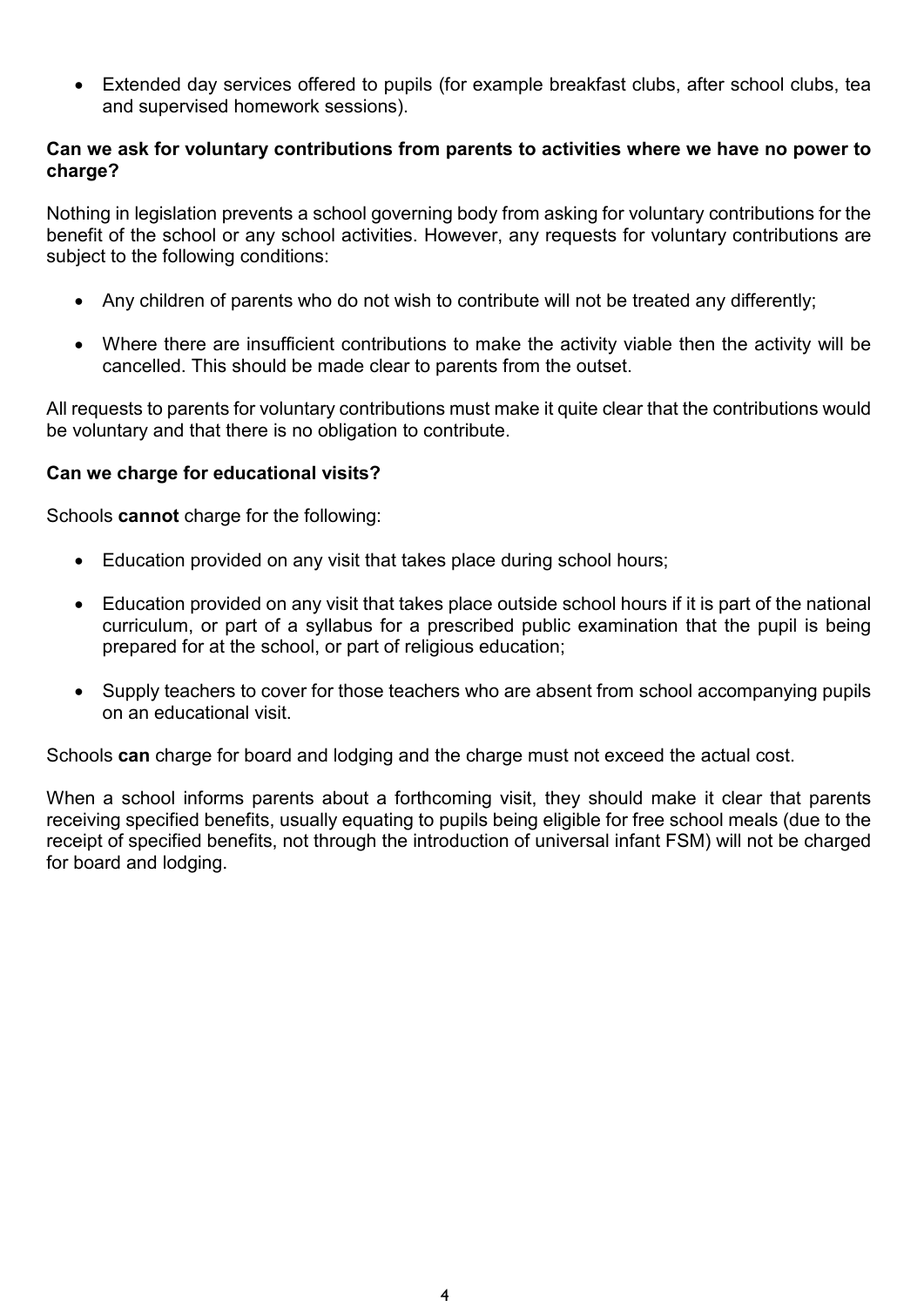## **DRAFT SCHOOL CHARGING AND REMISSIONS POLICY**

#### **INTRODUCTION**

The charging and remissions policy is subject to annual review to ensure compliance with statutory requirements.

#### **CHARGING POLICY**

#### **Activities without charge**

There will be no charge for the following activities:

- Education provided wholly or mostly during school hours. This includes the supply of any materials, books, instruments, other equipment and also transport provided in school hours to carry pupils between the school and an activity;
- Education provided outside school hours if it is part of the national curriculum, or part of a syllabus for a prescribed public examination which the pupil is being prepared for at the school, or part of religious education;
- Instrumental and vocal music tuition for pupils learning individually or in groups, unless the tuition is provided at the request of the pupil's parent / carer.
- Entry for a prescribed public examination including re-sits if the pupil has been prepared for it at the school;
- Examination re-sit(s) if the pupil is being prepared for the re-sit at the school.

#### **Voluntary Contributions**

The school may ask for voluntary contributions towards the cost of school-time activities to assist with funding, subject to the following conditions:

- Any children of parents who do not wish to contribute will not be treated any differently;
- Where there are insufficient contributions to make the activity viable, or the school cannot fund it from some other source, then the activity will be cancelled.

All requests to parents for voluntary contributions will make it clear that the contributions are voluntary and that there is no obligation to contribute.

#### **Chargeable Activities**

The school may recover the full costs of the following activities but charges will not exceed actual cost:

• Any materials, books, instruments, or equipment, where the child's parent wishes him/her to own them;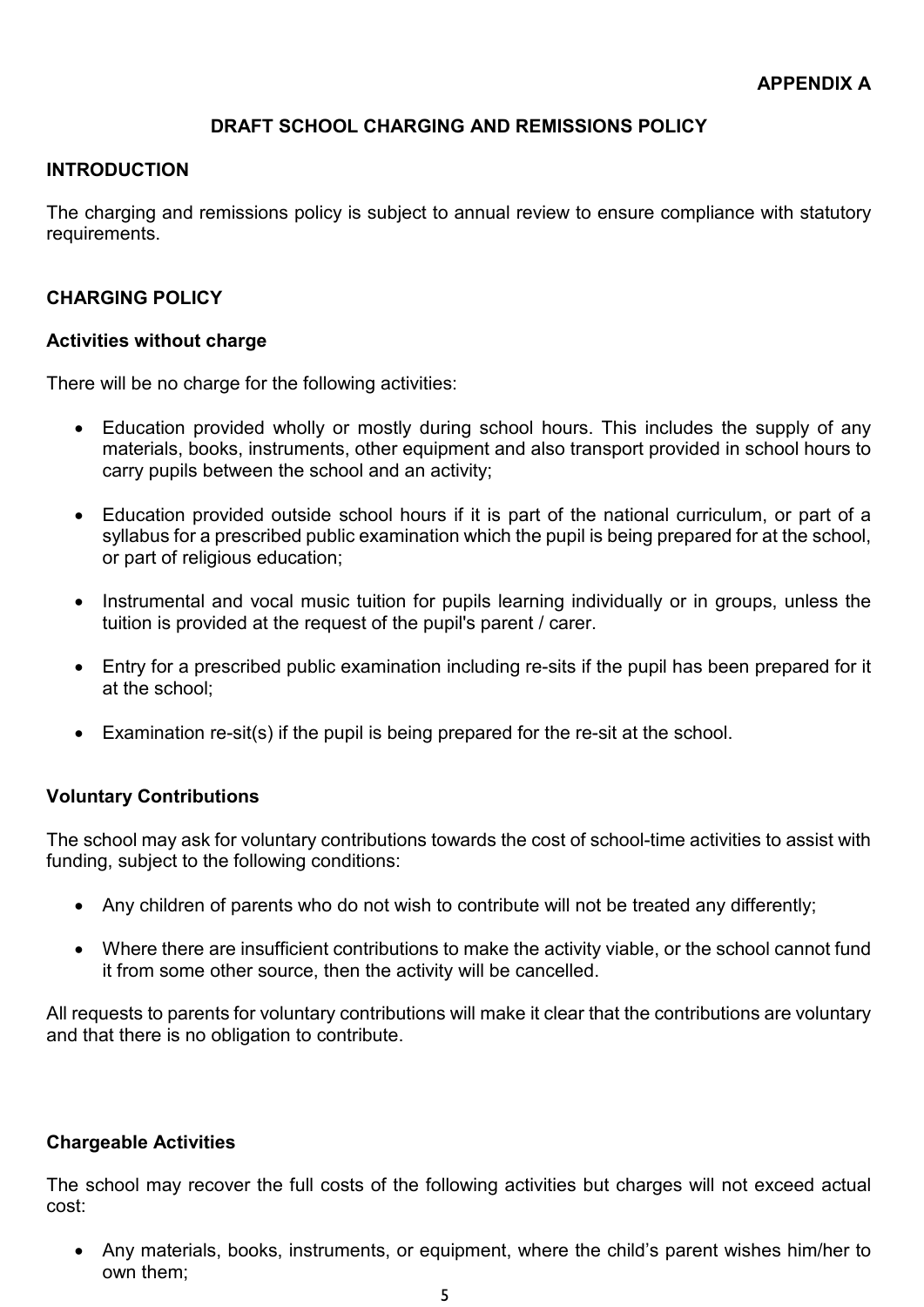- Optional extras (see below);
- Music and vocal tuition, in limited circumstances. (See Appendix B);
- Certain early years provision (see the Education (Charges for early years provision) regulations 2012);
- Community facilities. (See s27 education act 2002).

# **Optional Extras**

Charges may be made for some activities which are detailed below:

- Education provided outside of school time that is not:
	- part of the national curriculum;
	- part of a syllabus for a prescribed public examination that the pupil is being prepared for at the school;
	- part of religious education.
- Examination entry fee(s) if the registered pupil has not been prepared for the examination(s) at the school;
- Transport (other than transport that is required to take the pupil to school or to other premises where the local authority/governing body have arranged for the pupil to be provided with education);
- Board and lodging for a pupil on a residential visit (subject to remission arrangements)
- Extended day services offered to pupils (for example breakfast club, after-school clubs, tea and supervised homework sessions where this is run under the responsibility of the governing body).

(Note: schools may wish to attach a schedule of current charges as an appendix to the policy)

In calculating the cost of optional extras an amount may be included in relation to:

- Any materials, books, instruments, or equipment provided in connection with the optional extra;
- The cost of buildings and accommodation;
- Non-teaching staff;
- Teaching staff engaged under contracts for services purely to provide an optional extra, this includes supply teachers engaged specifically to provide the optional extra; and
- The cost, or an appropriate proportion of the costs, for teaching staff employed to provide tuition in playing a musical instrument, or vocal tuition, where the tuition is an optional extra.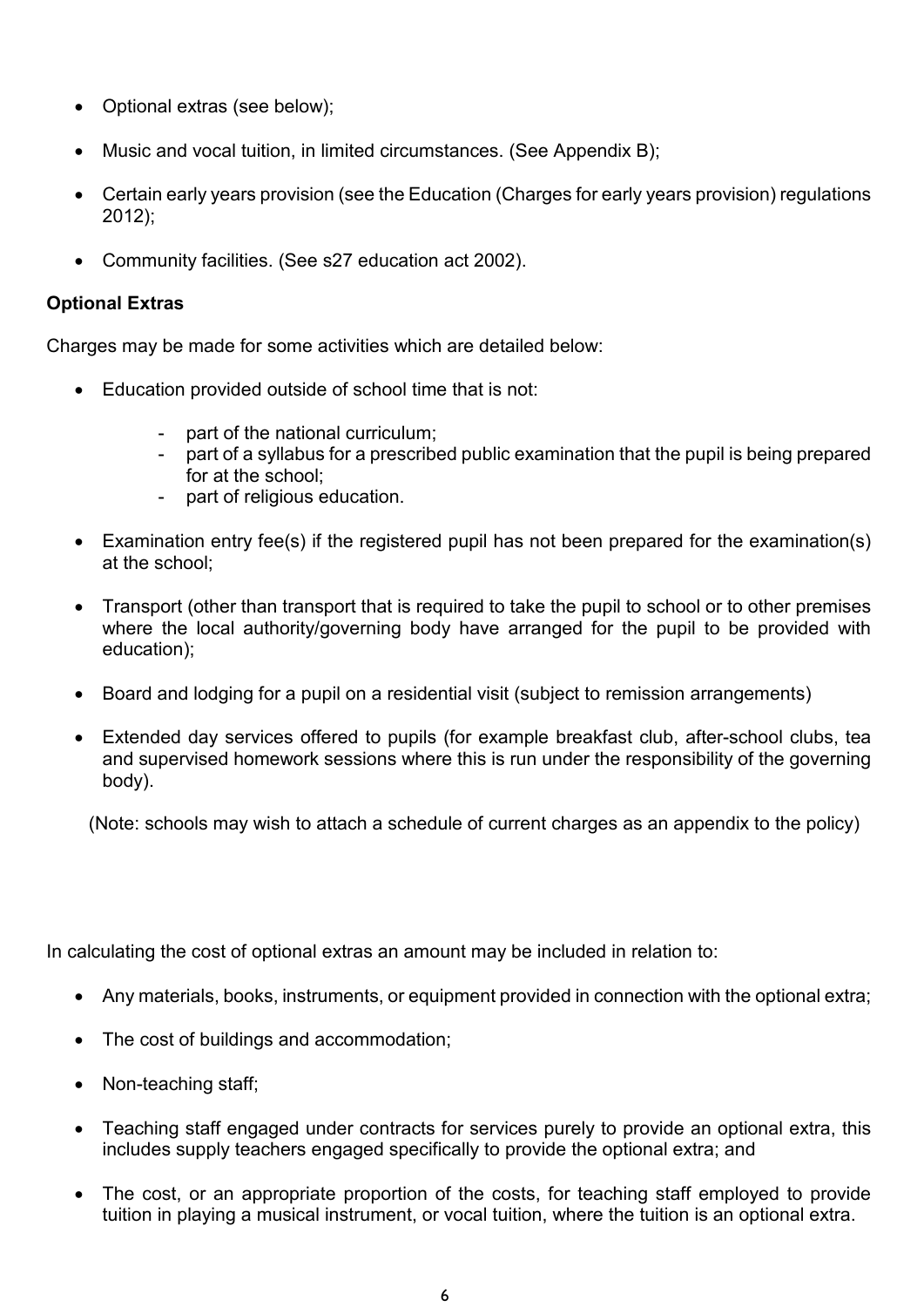Any charge made in respect of individual pupils will not exceed the actual cost of providing the optional extra activity, divided equally by the number of pupils participating.

#### **REMISSIONS POLICY**

There will be no board and lodgings charges for pupils whose parents/carers are receiving specified benefits. This is subject to change but usually equates to pupils being eligible for free school meals.

Charges for other 'chargeable activities' may be fully or partially remitted. Where appropriate Governors approve the use of the delegated budget and other funding streams such as Pupil Premium to allow 'chargeable activities' to be fully or partly remitted.

Details of remission arrangements will be stipulated when parents are advised of charges for individual activities.